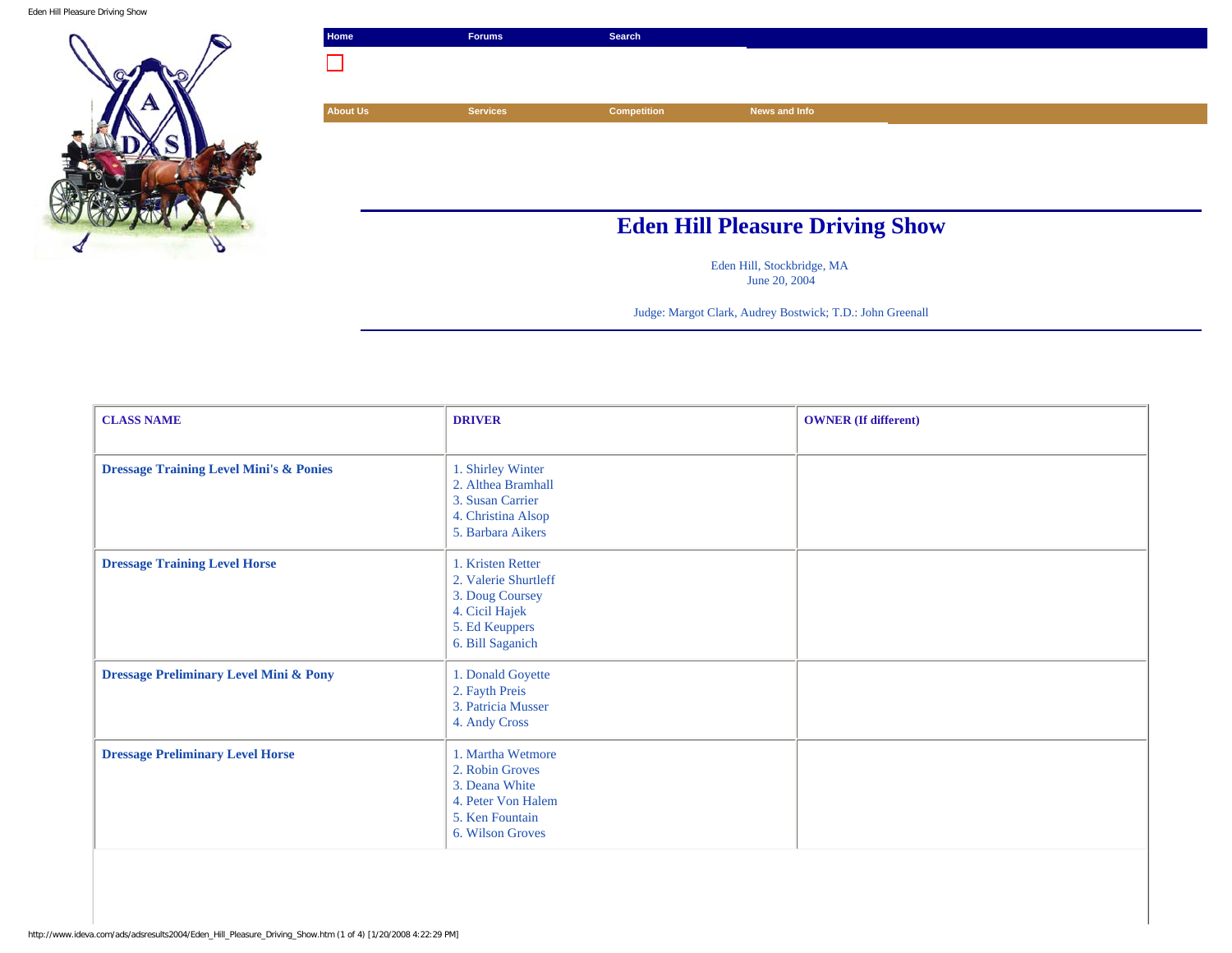| <b>Dressage Intermediate Horse</b>      | 1. Jon Woodhull<br>2. Carla Skinder<br>3. Kathleen Conklin<br>4. Anna Koopman                                             |  |
|-----------------------------------------|---------------------------------------------------------------------------------------------------------------------------|--|
| <b>Working Pleasure Mini &amp; Pony</b> | 1. Fayth Preis<br>2. Donald Goyette<br>3. Mary Waller<br>4. Althea Bramhall<br>5. Barbara Akers<br>6. Susan Carrier       |  |
| <b>Working Pleasure Single Horse A</b>  | 1. Lance Wetmore<br>2. Carla Skinder<br>3. Stewart Thomson<br>4. Ken Fountain<br>5. Kathleen Conklin<br>6. Kristen Retter |  |
| <b>Working Pleasure Single Horse B</b>  | 1. Martha Wetmore<br>2. Robin Groves<br>3. Deana White<br>4. Judith Shaw<br>5. Jeff Reardon<br>6. Ed Keuppers             |  |
| <b>Working Pleasure Multiples</b>       | 1. Peter Von Halem<br>2. Anne Bliss<br>3. Rosemary Werner                                                                 |  |
| <b>Working Pleasure Juniors</b>         | 1. Valerie Schurtleff<br>2. Harley Waller<br>3. Stephen Campo Basso                                                       |  |
| <b>Reinsmanship Mini &amp; Pony</b>     | 1. Fayth Preis<br>2. Althea Bramhall<br>3. Barbara Akers<br>4. Mary Waller<br>5. Donald Goyette<br>6. Patricia Musser     |  |
| <b>Reinsmanship Single Horse A</b>      | 1. Robin Groves<br>2. Ken Fountain<br>3. Deana White<br>4. Carla Skinder<br>5. Martha Wetmore<br>6. Stewart Thomson       |  |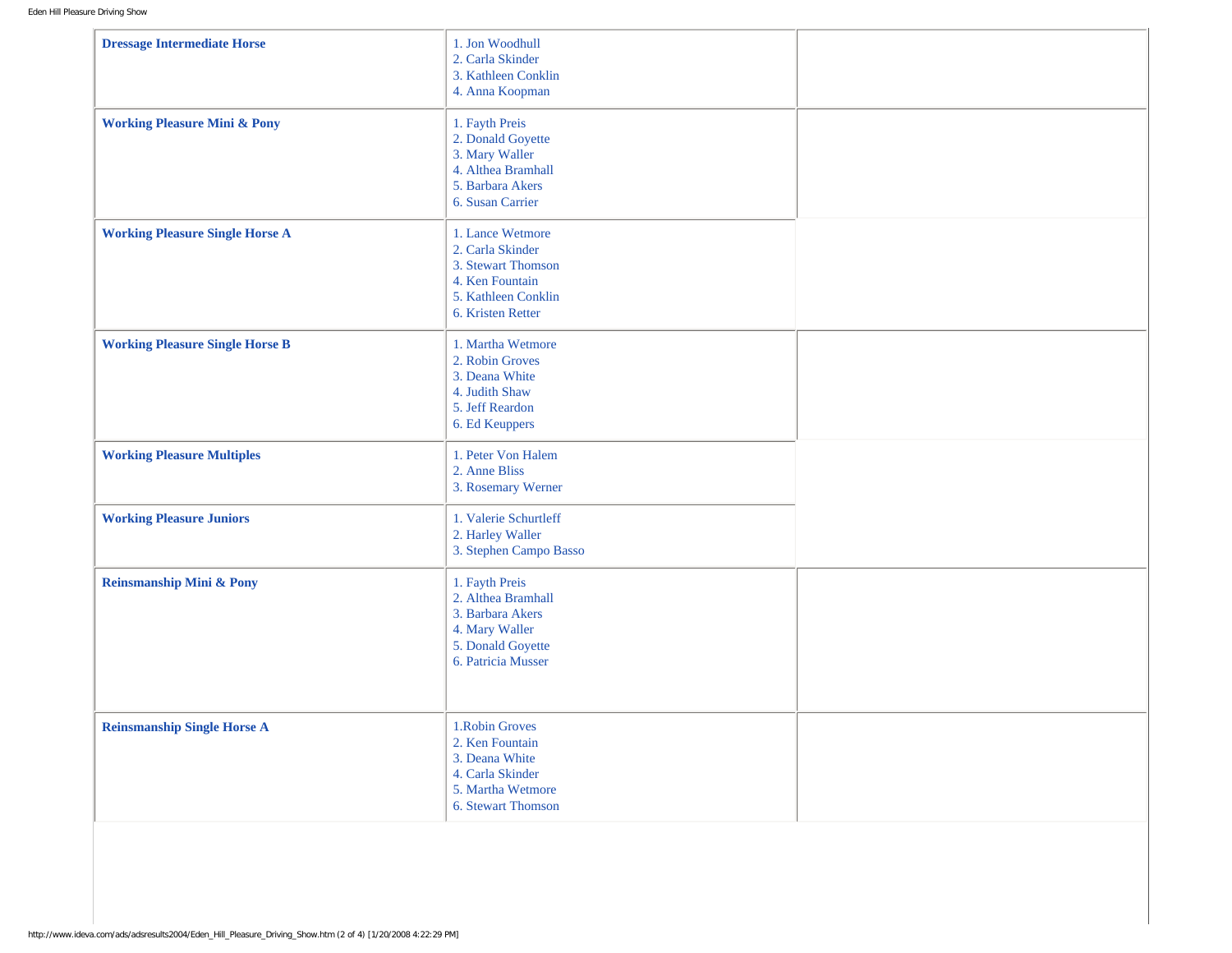| <b>Reinsmanship Single Horse B</b>   | 1. Lance Wetmore<br>2. Kathleen Conklin<br>3. Jon Woodhull<br>4. Jeff Reardon<br>5. Kristen Retter<br>6. Judith Shaw     |  |
|--------------------------------------|--------------------------------------------------------------------------------------------------------------------------|--|
| <b>Reinsmanship Multiples</b>        | 1. Anne Bliss<br>2. Rosemary Werner<br>3. Peter Von Halem                                                                |  |
| <b>Reinsmanship Juniors</b>          | 1. Valerie Shurtleff<br>2. Harley Waller                                                                                 |  |
| <b>Heritage Class Single Horse</b>   | 1. Kathleen Conklin<br>2. Anna Koopman<br>3. Robin Groves<br>4. Judith Shaw<br>5. Stephen Campo Basso<br>6. Peggy Keeler |  |
| <b>Hertiage Class Multiples</b>      | 1. Rosemary Werner<br>2. Anne Bliss<br>3. Peter Von Halem                                                                |  |
| <b>Timed Cones Mini &amp; Pony</b>   | 1. Donald Goyette<br>2. Barbara Akers<br>3. Christina Alsop<br>4. Andy Cross<br>5. Shirley Winter                        |  |
| <b>Timed Cones Single Horse</b>      | 1. Martha Wetmore<br>2. Jon Woodhull<br>3. Wilson Groves<br>4. Lance Wetmore<br>5. Robin Groves<br>6. Jeff Reardon       |  |
| <b>Timed Cones Multiples</b>         | 1. Peter Von Halem<br>2. Anne Bliss<br>3. Rosemary Werner                                                                |  |
| <b>Timed Cones Juniors</b>           | 1. Valerie Shurtleff                                                                                                     |  |
| <b>Cross Country Pony &amp; Mini</b> | 1. Andy Cross<br>2. Althea Bramhall<br>3. Patricia Musser<br>4. Susan Carrier<br>5. Barbara Akers<br>6. Fayth Preis      |  |